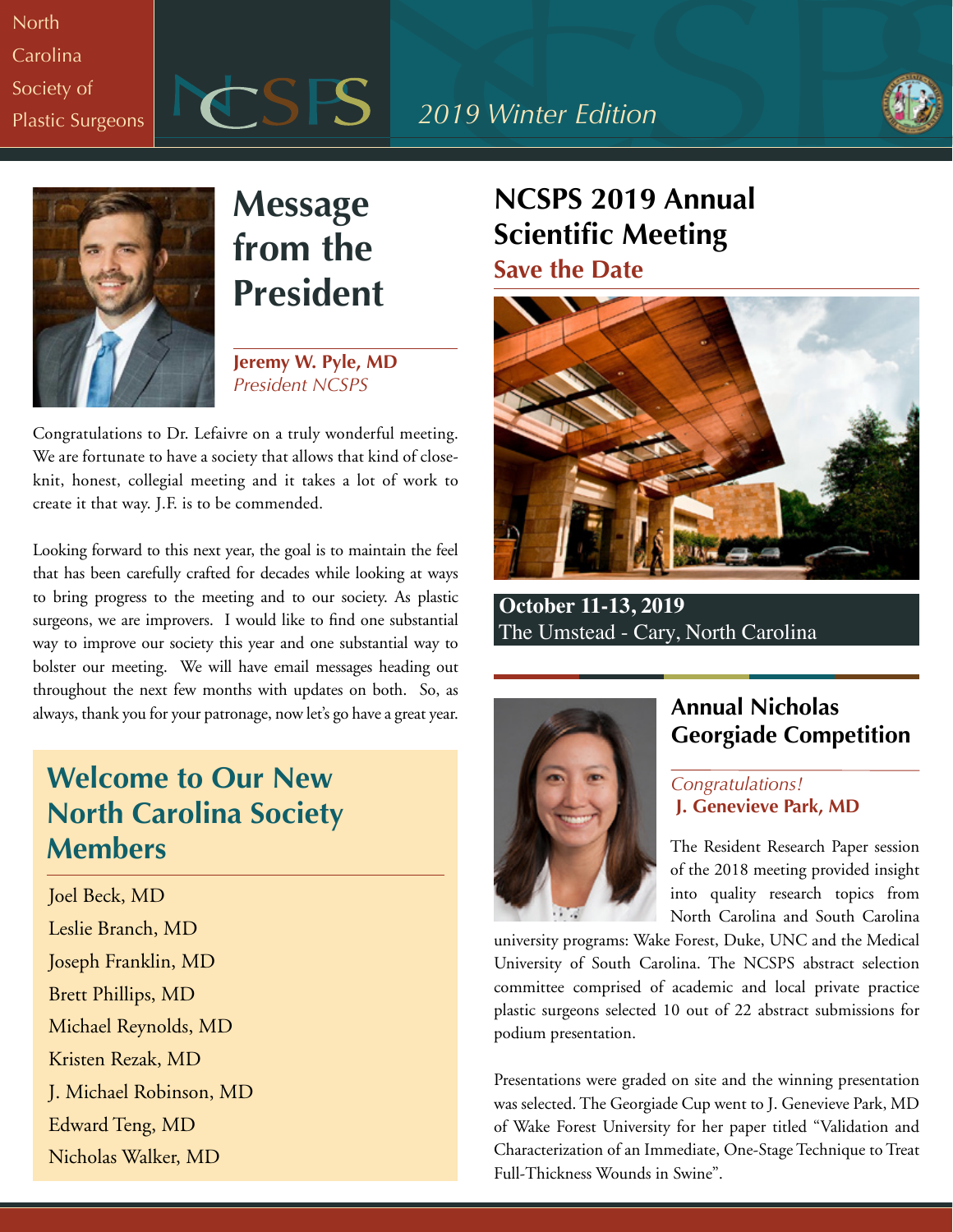# **2018 Annual Meeting Recap Jean-Francois Lefaivre, MD**

As the Immediate Past President of the NCSPS, I would like to thank all of you who attended the recent Annual Scientific Meeting at The Sanctuary in Kiawah Island. This was another enjoyable weekend of learning and a chance to reconnect with old friends and make new friends. We had an excellent turn out, not only from North Carolina members but also from our colleagues from South Carolina. Everyone enjoyed the quality of papers presented by our guest speakers, member speakers and residents. Earlier this month, we got the survey results back. The overwhelming majority of comments were positive. The Board will soon discuss the feedback and ideas we received from you. Rest assured that we review these results to constantly improve our annual meeting. I am confident that our current President, Jeremy Pyle, will put together an outstanding scientific and social program which will continue to raise the bar. I can't wait until next year!

### *Happy New Year! See you in Raleigh this fall.*